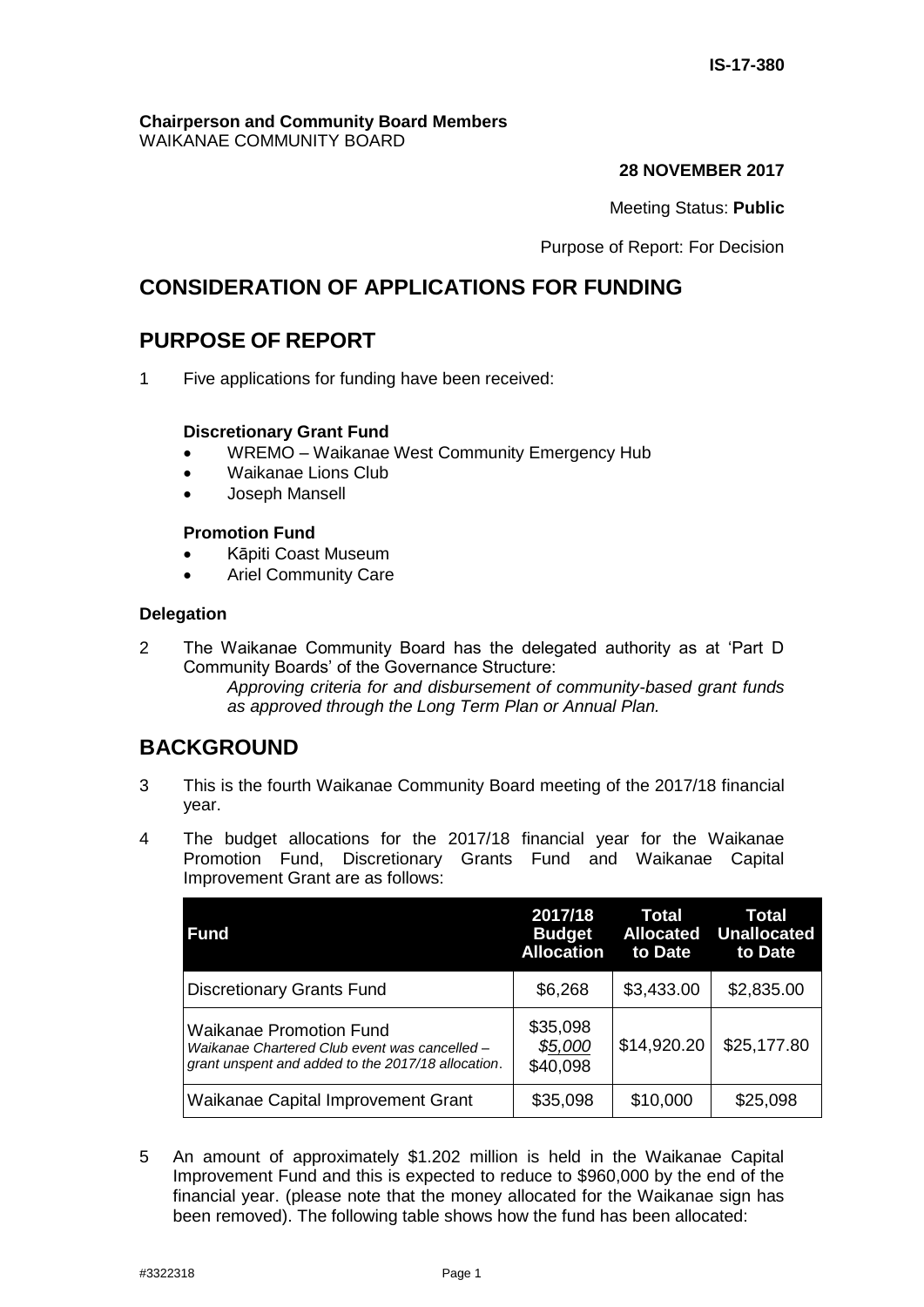| Amount<br>(\$000) | <b>Purpose of Grant</b>                         |
|-------------------|-------------------------------------------------|
| 1,208             | Balance at 30 June 2016 as per Annual Report    |
| 50                | Earnings during 2016/17                         |
| (56)              | Expenditure during 2016/17                      |
| 1,202             | Balance at 30 June 2017 as per Annual Report    |
| (254)             | Pledged to the Mahara Gallery Trust             |
| 47                | Interest earnings budgeted for the 2017/18 year |
| (35)              | Budgeted grants for 2017/18                     |
| 960               | <b>Forecast Balance as at 30 June 2018</b>      |

# **CONSIDERATIONS**

#### **Issues**

- 6 Grants are allocated in accordance with the specified criteria (attached).
- 7 All applicants have been advised of the criteria and meeting date by email.

#### **Discretionary Fund Grant**

WREMO – Waikanae West Community Emergency Hub

8 WREMO has applied for a Discretionary Fund grant of \$900 to help with the costs of purchasing emergency water supply tanks.

# Waikanae Lions Club<br>9 The Waikanae Li

The Waikanae Lions Club has applied for a Discretionary Fund grant of \$315.20 to help with the costs of hiring the Senior Citizens Hall for the Annual Christmas Lunch for the Community.

Joseph Mansell

10 Joseph Mansell has applied for a Discretionary Fund Grant of \$500.00 to assist with travel costs to the United States in January/February 2018 as head delegate attending the United Nations Youth Model Conference at Harvard University.

#### **Promotion Fund Grant**

Kāpiti Coast Museum

11 The Kāpiti Coast Museum has applied for a Promotion Fund Grant of \$1,716.00 to assist with the cost for additional hours to catalogue donated and artefacts at the museum.

#### Ariel Community Care

- 12 Ariel Community Care has applied for a Promotion Fund Grant of \$8,752.18 to assist with costs for the Waikanae Show 2018.
- 13 Grants equating to \$12,183.38 have been presented for the Board's consideration and approval.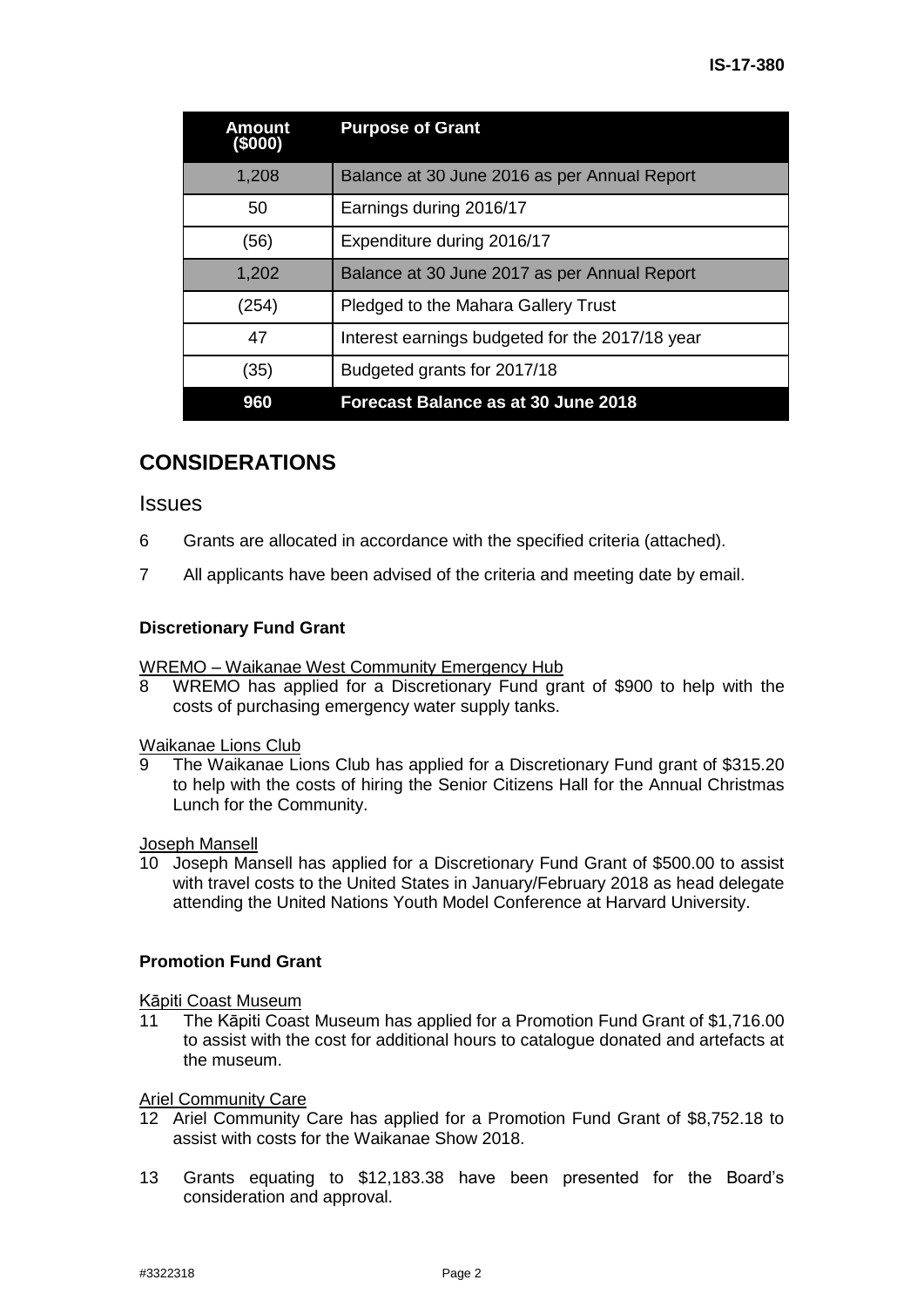| Fund                              | Total<br><b>Unallocated</b><br>to Date | <b>Total Grants</b><br><b>Requested</b> |
|-----------------------------------|----------------------------------------|-----------------------------------------|
| <b>Discretionary Grants Fund</b>  | \$2,835.00                             | \$1,715.20                              |
| <b>Waikanae Promotion Fund</b>    | \$25,177.80                            | \$10,468.18                             |
| Waikanae Capital Improvement Fund | \$25,098.00                            |                                         |

#### *Historical Grants*

14 Attached to this report, as appendices, are tables showing all grants made in the 2016/17 and 2015/16 financial years.

# **SIGNIFICANCE OF ENGAGEMENT**

15 This matter has a low level of significance under the Council Policy.

# **RECOMMENDATIONS**

- 16 The Waikanae Community Board grants WREMO Waikanae West Community Emergency Hub a discretionary grant of \$........... to help with the costs of purchasing emergency water supply tanks.
- 17 The Waikanae Community Board grants the Waikanae Lions Club a discretionary grant of \$........... to help with the costs of hiring the Senior Citizens Hall for the Annual Christmas Lunch for the Community.
- 18 The Waikanae Community Board grants Joseph Mansell a discretionary grant of \$....... to assist with travel costs to the United States in January/February 2018 as head delegate attending the United Nations Youth Model Conference at Harvard University.
- 19 The Waikanae Community Board grants the Kāpiti Coast Museum a grant of \$........... from the promotion fund to assist with the cost for additional hours to catalogue donated and artefacts at the museum.
- 20 The Waikanae Community Board grants Ariel Community Care a grant of \$........... from the promotion fund to assist with the costs for the Waikanae Show 2018.

**Report prepared by: Approved for submission by:**

**Marguerita Harris Communist Communist Communist Communist Communist Communist Communist Communist Communist Communist Communist Communist Communist Communist Communist Communist Communist Communist Communist Communist C EXECUTIVE SECRETARY INFRASTRUCTURE**

**GROUP MANAGER INFRASTRUCTURE**